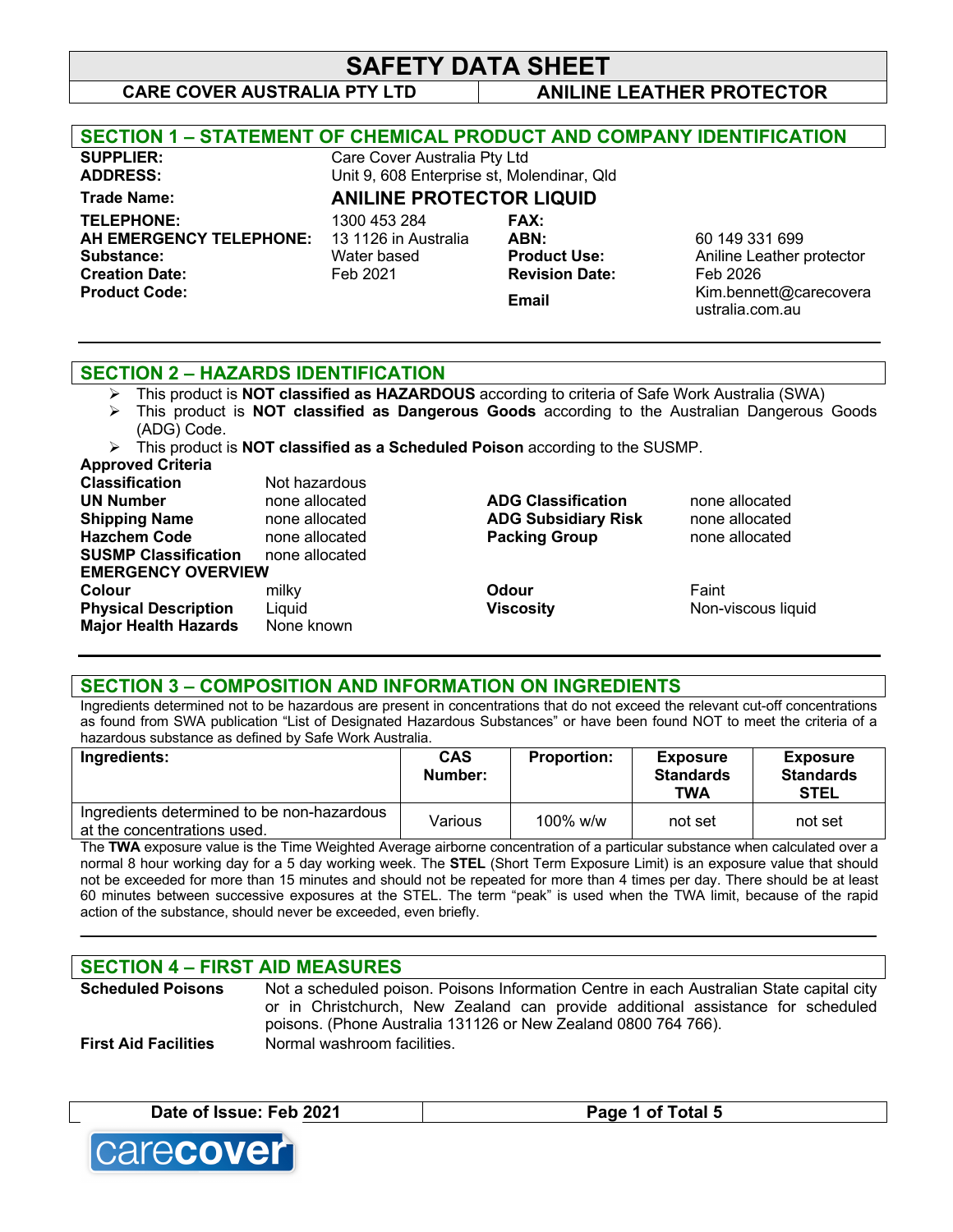| <b>SAFETY DATA SHEET</b> |                                                                   |                                                                                                                                                                                   |
|--------------------------|-------------------------------------------------------------------|-----------------------------------------------------------------------------------------------------------------------------------------------------------------------------------|
|                          | <b>CARE COVER AUSTRALIA PTY LTD</b>                               | <b>ANILINE LEATHER PROTECTOR</b>                                                                                                                                                  |
| <b>Skin contact</b>      | redness develops.                                                 | Wash skin with water. Seek medical advice (e.g. doctor) if any irritation, burning or                                                                                             |
| Eye contact              | medical advice (e.g. ophthalmologist) if any irritation persists. | Immediately irrigate with water for at least 20 minutes. Eyelids to be held open. Seek                                                                                            |
| Ingestion                | advice (e.g. doctor).                                             | Do NOT induce vomiting. Rinse mouth thoroughly with water immediately. Give water to<br>drink. If vomiting occurs, give further water to achieve effective dilution. Seek medical |
| <b>Inhalation</b>        | medical advice (e.g. doctor) if any symptoms persist.             | Remove victim to fresh air away from exposure - avoid becoming a casualty.<br>Seek                                                                                                |

**Advice to Doctor** Treat symptomatically. All treatments should be based on observed signs and symptoms of distress of the patient.

**Aggravated Medical Conditions** None known.

# **SECTION 5 – FIRE FIGHTING MEASURES Fire and Explosion**

| <b>Hazards</b>             | Water based. Not combustible - if involved in a fire, may emit toxic fumes.                                                                                                                                                        |
|----------------------------|------------------------------------------------------------------------------------------------------------------------------------------------------------------------------------------------------------------------------------|
| <b>Extinguishing Media</b> | Use an extinguishing media suitable for surrounding fires.                                                                                                                                                                         |
| <b>Fire Fighting</b>       | Keep containers exposed to extreme heat cool with water spray. Fire fighters to wear<br>self-contained breathing apparatus if risk of exposure to products of combustion or<br>decomposition. Evacuate area - move upwind of fire. |
| <b>Flash Point</b>         | Not combustible                                                                                                                                                                                                                    |

# **SECTION 6 – ACCIDENTAL RELEASE MEASURES**

**Occupational Release** Minor spills do not normally need any special clean-up measures - simply rinse with water. In the event of a major spill, prevent spillage from entering drains or water courses. For large spills, or tank rupture, stop leak if safe to do so. Wear appropriate protective equipment as in section 8 below to prevent skin and eye contamination. Spilt material may result in a slip hazard and should be absorbed into dry, inert material (e.g. sand, earth or vermiculite), which then can be put into appropriately labelled drums for disposal by an approved agent according to local conditions. Residual deposits will remain slippery. Wash area down with excess water. If contamination of sewers or waterways has occurred advise the local emergency services. In the event of a large spillage notify the local environment protection authority or emergency services.

### **SECTION 7 – HANDLING AND STORAGE** Handling **Avoid contact with incompatible materials. When handling, DO NOT eat, drink or smoke.** Keep containers closed. Avoid physical damage to containers. As with any chemical product, wash hands with water after handling. **Storage** Store in a cool, dry, place with good ventilation. Avoid storing in aluminium and light alloy containers. Store away from incompatible materials (Section 10). Keep containers closed.

**Date of Issue: Feb 2021 Page 2 of Total 5**

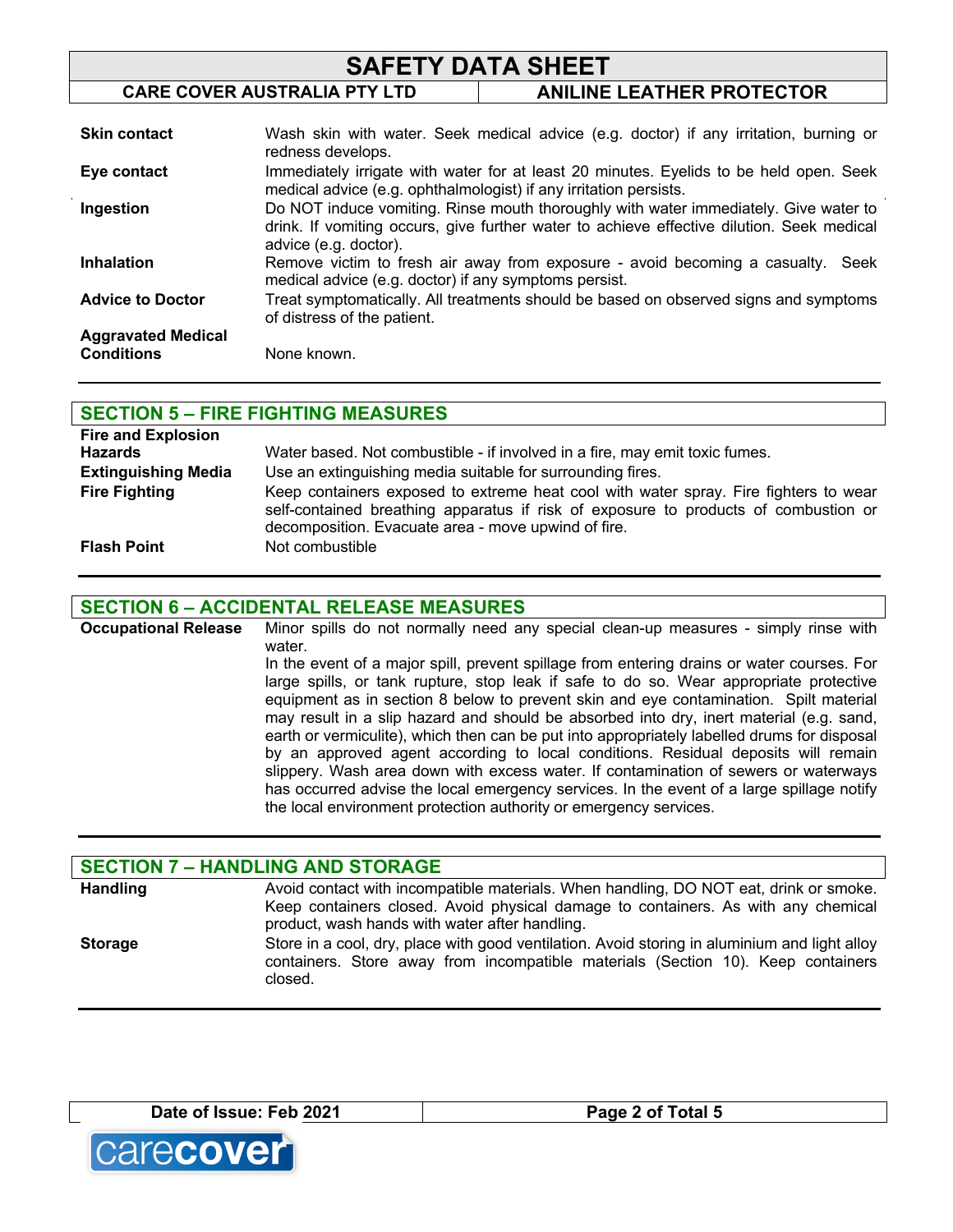# **SAFETY DATA SHEET**<br>CARE COVER AUSTRALIA PTY LTD ANILINE

**ANILINE LEATHER PROTECTOR** 

|                               | <b>SECTION 8 - EXPOSURE CONTROLS AND PERSONAL PROTECTION</b>                                                                                                                                                                                                          |
|-------------------------------|-----------------------------------------------------------------------------------------------------------------------------------------------------------------------------------------------------------------------------------------------------------------------|
| <b>Exposure Limits</b>        | National Occupational Exposure Limits, as published by Safe Work Australia:                                                                                                                                                                                           |
|                               | Time-weighted Average (TWA): None established for specific product.                                                                                                                                                                                                   |
|                               | See SECTION 3 for Exposure Limits of individual ingredients.                                                                                                                                                                                                          |
|                               | Short Term Exposure Limit (STEL): None established for specific product.                                                                                                                                                                                              |
|                               | See SECTION 3 for Exposure Limits of individual ingredients.                                                                                                                                                                                                          |
| <b>Biological Limit Value</b> | None established for product.                                                                                                                                                                                                                                         |
| <b>Engineering Controls</b>   | None required.                                                                                                                                                                                                                                                        |
| <b>Personal Protective</b>    | This product is a household conditioning product for leather and is not classified as                                                                                                                                                                                 |
| <b>Equipment</b>              | hazardous according to the criteria of Safe Work Australia.                                                                                                                                                                                                           |
|                               | Use good occupational work practice. The use of protective clothing and equipment                                                                                                                                                                                     |
|                               | depends upon the degree and nature of exposure. Final choice of appropriate protection                                                                                                                                                                                |
|                               | will vary according to individual circumstances i.e. methods of handling or engineering                                                                                                                                                                               |
|                               | controls and according to risk assessments undertaken.<br>The following protective                                                                                                                                                                                    |
|                               | equipment should be available;                                                                                                                                                                                                                                        |
| <b>Eye Protection</b>         | Generally not required to handle the product as per label directions.                                                                                                                                                                                                 |
|                               | The use of safety glasses with side shield protection, goggles or face shield is<br>recommended to handle in quantity, cleaning up spills, decanting, etc. Contact lenses<br>pose a special hazard; soft lenses may absorb irritants and all lenses concentrate them. |
| <b>Skin Protection</b>        | Generally not required to handle the product as per label directions.                                                                                                                                                                                                 |
|                               | Overalls, work boots and elbow length gloves (as per AS/NZS 2161, or as recommended<br>by supplier) are recommended for handling the concentrated product in quantity,<br>cleaning up spills, decanting, etc.                                                         |
| <b>Protective Material</b>    | Material suitable for detergent contact – Butyl rubber, Natural Latex, Neoprene, PVC,                                                                                                                                                                                 |
| <b>Types</b>                  | and Nitrile.                                                                                                                                                                                                                                                          |
| <b>Respirator</b>             | Generally not required to handle the product as per label directions.                                                                                                                                                                                                 |
|                               |                                                                                                                                                                                                                                                                       |

# **SECTION 9 – PHYSICAL AND CHEMICAL PROPERTIES**

| <b>Physical State</b>   | Non-viscous liquid                | <b>Colour</b>                   | Milky White         |
|-------------------------|-----------------------------------|---------------------------------|---------------------|
| Odour                   | Characteristic                    | <b>Specific Gravity</b>         | 0.99 - 1.01 @ 25 °C |
| <b>Boiling Point</b>    | Approximately<br>100 $^{\circ}$ C | <b>Freezing Point</b>           | Approximately 0 °C  |
| <b>Vapour Pressure</b>  | Not available                     | <b>Vapour Density</b>           | Not available       |
| <b>Flash Point</b>      | > 63 °C (not flammable)           | <b>Flammable Limits</b>         | Not applicable      |
| <b>Water Solubility</b> | Miscible in all proportions       | pН                              | $4.0 - 6.0$ neat    |
| <b>Volatile Organic</b> |                                   | <b>Coefficient of Water/Oil</b> |                     |
| <b>Compounds (VOC)</b>  | $0\%$ v/v                         | <b>Distribution</b>             | Not available       |
| <b>Viscosity</b>        | Not available                     | <b>Odour Threshold</b>          | Not available       |
| <b>Evaporation Rate</b> | Not available                     | <b>Per Cent Volatile</b>        | Ca 95 % v/v         |
|                         |                                   |                                 |                     |

| <b>SECTION 10 - STABILITY AND REACTIVITY</b> |                                                                                  |  |
|----------------------------------------------|----------------------------------------------------------------------------------|--|
| <b>Chemical Stability</b>                    | Stable at normal temperatures and pressure.                                      |  |
| <b>Conditions to Avoid</b>                   | None known.                                                                      |  |
| <b>Incompatible Materials</b>                | None known.                                                                      |  |
| Hazardous                                    | Product can decompose on combustion to form Carbon Monoxide, Carbon Dioxide, and |  |
| <b>Decomposition</b>                         | other possibly toxic gases and vapours.                                          |  |
| <b>Hazardous Reactions</b>                   | None known.                                                                      |  |

\_\_\_\_\_\_\_\_\_\_\_\_\_\_\_\_\_\_\_\_\_\_\_\_\_\_\_\_\_\_\_\_\_\_\_\_\_\_\_\_\_\_\_\_\_\_\_\_\_\_\_\_\_\_\_\_\_\_\_\_\_\_\_\_\_\_\_\_\_\_\_\_\_\_\_\_\_\_\_\_\_\_\_\_\_\_\_\_\_\_\_\_

```
Date of Issue: Feb 2021 Page 3 of Total 5
```
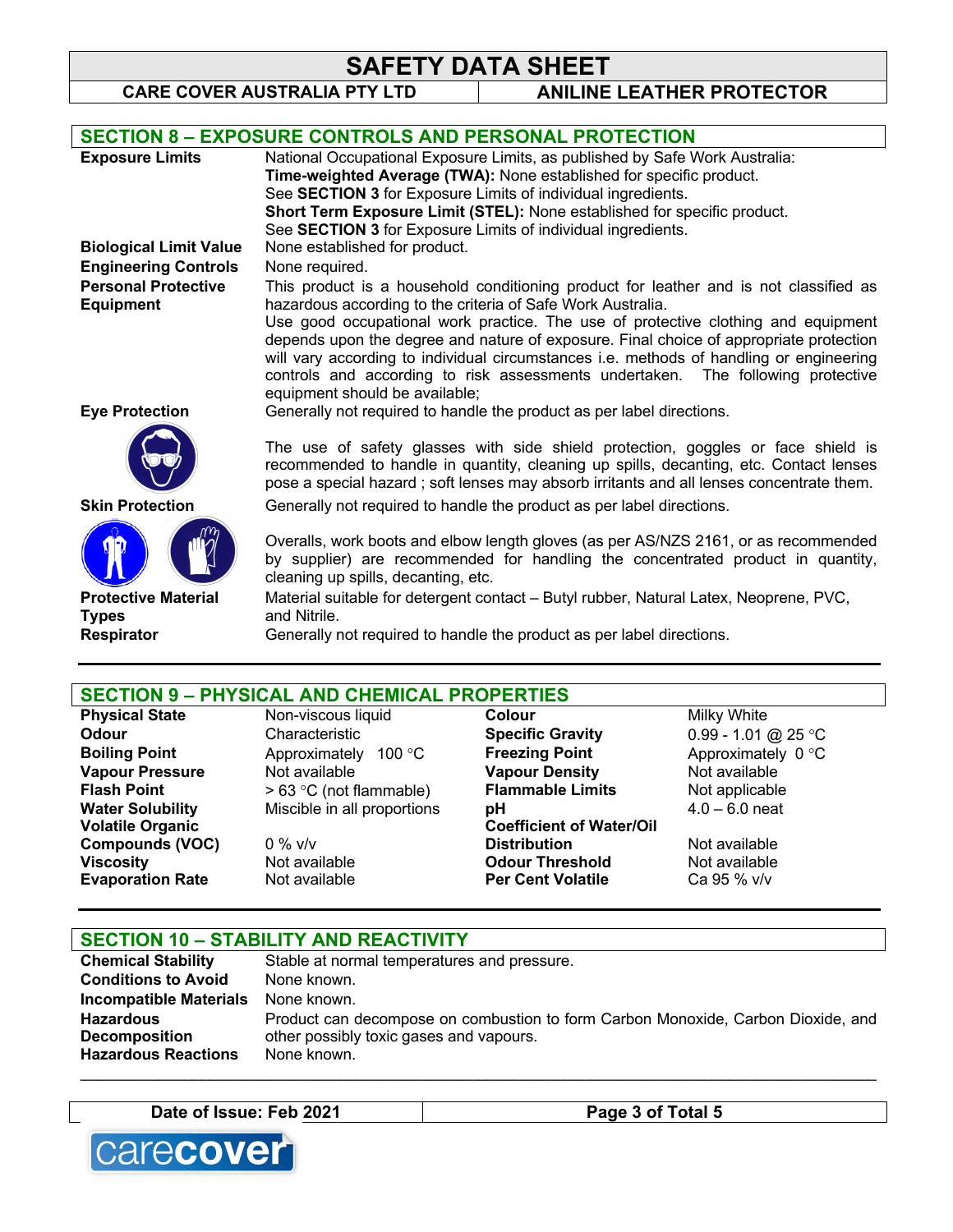**SAFETY DATA SHEET**

**CARE COVER AUSTRALIA PTY LTD ANILINE LEATHER PROTECTOR** 

|                                                     | <b>SECTION 11 - TOXICOLOGICAL INFORMATION</b>                                                           |
|-----------------------------------------------------|---------------------------------------------------------------------------------------------------------|
| PRODUCT MIXTURE INFORMATION                         |                                                                                                         |
| <b>Local Effects</b>                                | None known.                                                                                             |
| <b>Target Organs</b>                                | None known.                                                                                             |
| <b>POTENTIAL HEALTH EFFECTS</b>                     |                                                                                                         |
| Ingestion                                           |                                                                                                         |
| short term exposure                                 | Low toxicity. Ingestion of large amounts may irritate the gastric tract causing nausea and<br>vomiting. |
| long term exposure                                  | No information available.                                                                               |
| <b>Skin contact</b>                                 |                                                                                                         |
| short term exposure                                 | Not a known skin irritant.                                                                              |
| long term exposure                                  | Prolonged and repeated skin contact with undiluted solutions may induce eczematoid<br>dermatitis.       |
| Eye contact                                         |                                                                                                         |
| short term exposure                                 | Eye contact may cause mild stinging, blurring, tearing.                                                 |
| long term exposure                                  | No information available.                                                                               |
| <b>Inhalation</b>                                   |                                                                                                         |
| short term exposure                                 | Not an inhalation hazard.                                                                               |
| long term exposure                                  | No information available.                                                                               |
| <b>Carcinogen Status</b>                            |                                                                                                         |
| <b>SWA</b>                                          | No significant ingredient is classified as carcinogenic by SWA.                                         |
| <b>NTP</b>                                          | No significant ingredient is classified as carcinogenic by NTP.                                         |
| <b>IARC</b>                                         | No significant ingredient is classified as carcinogenic by IARC.                                        |
| <b>Medical conditions</b><br>aggravated by exposure | No information available.                                                                               |

### **SECTION 12 – ECOLOGICAL INFORMATION**

| <b>Fish toxicity</b>          | None available for specific product. |
|-------------------------------|--------------------------------------|
| <b>Algae toxicity</b>         | None available for specific product. |
| <b>Invertebrates toxicity</b> | None available for specific product  |
| <b>Toxicity to Bacteria</b>   | None available for specific product  |

**General** Apply this product only as specified on the label. Product miscible in all proportions with water. AS WITH ANY CHEMICAL PRODUCT, DO NOT DISCHARGE LARGE QUANTITIES INTO DRAINS, WATERWAYS, SEWER OR ENVIRONMENT. Inform local authorities if this occurs.

# **SECTION 13 – DISPOSAL CONSIDERATIONS**

**Disposal** The small quantities contained in wash solutions (when used as directed) can generally be handled by conventional sewage systems, septics, and grey water systems. To dispose of quantities of undiluted product, refer to State Land Waste Management Authority. Transfer product residues to a labelled, sealed container for disposal or recovery. Waste disposal must be by an accredited contractor. As with any chemical, do not put down the drain in quantity.

**Date of Issue: Feb 2021 Page 4 of Total 5**